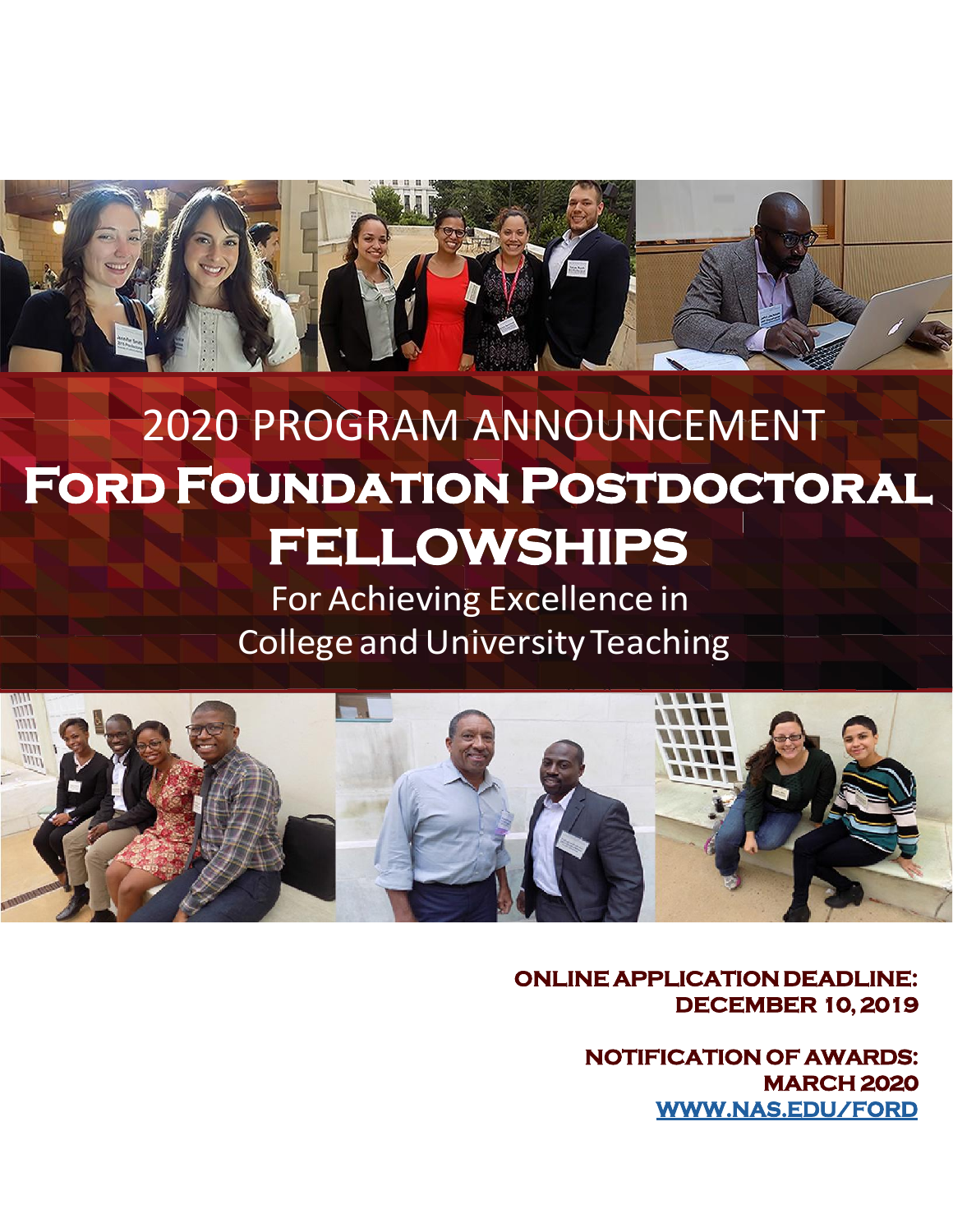

# **STATEMENT OF PROGRAM GOALS**

Through its program of Fellowships, the Ford Foundation seeks to increase the diversity of the nation's college and university faculties by increasing their ethnic and racial diversity, to maximize the educational benefits of diversity, and to increase the number of professors who can and will use diversity as a resource for enriching the education of all students.

#### **POSTDOCTORAL AWARDS**

This year, the program will award approximately 20 postdoctoral fellowships. These fellowships provide one year of support for individuals engaged in postdoctoral study after the attainment of the Doctor of Philosophy (Ph.D.) or Doctor of Science (Sc.D.) degree.

Postdoctoral fellowships will be awarded in a national competition administered by the National Academies of Sciences, Engineering, and Medicine (the National Academies) on behalf of the Ford Foundation. The awards will be made to individuals who, in the judgment of the review panels, have demonstrated superior academic achievement, are committed to a career in teaching and research at the college or university level, show promise of future achievement as scholars and teachers, and are well prepared to use diversity as a resource for enriching the education of all students.

#### **ELIGIBILITY**

Eligibility to apply for a dissertation fellowship is limited to:

- All U.S. citizens, U.S. nationals, and U.S. permanent residents (holders of a Permanent Resident Card) of the United States, as well as individuals granted deferred action status under the Deferred Action for Childhood Arrivals Program<sup>1</sup>, Indigenous individuals exercising rights associated with the Jay Treaty of 1794, political asylees and refugees, regardless of race, national origin, religion, gender, age, disability, or sexual orientation,
- •Individuals with evidence of superior academic achievement (such as grade point average, class rank, honors, or other designations),
- •Individuals committed to a career in teaching and research at the college or university level, and
- •Individuals awarded a Ph.D. or Sc.D. degree no earlier than December 10, 2012 and no later than December 10, 2019 in an eligible research-based field from a U.S. educational institution.

*Receipt of the fellowship award is conditioned upon each awardee providing satisfactory documentation that he or she meets all the eligibility requirements.*

# **POSITIVE FACTORS FOR SELECTION**

- Evidence of superior academic achievement
- Degree of promise of continuing achievement as scholars and teachers
- Capacity to respond in pedagogically productive ways to the learning needs of students from diverse backgrounds
- Sustained personal engagement with communities that are underrepresented in the academy and an ability to bring this asset to learning, teaching, and scholarship at the college and university level

#### **POSITIVE FACTORS FOR SELECTION, CONT.**

- Likelihood of using the diversity of human experience as an educational resource in teaching and scholarship
- Membership in one or more of the following groups whose underrepresentation in the American professoriate has been severe and longstanding:
- o Alaska Natives (Aleut, Eskimo, or other Indigenous People of Alaska)
- o Black/African Americans
- o Mexican Americans/Chicanas/Chicanos
- o Native American Indians
- o Native Pacific Islanders (Hawaiian/Polynesian/ Micronesian)
- o Puerto Ricans

Applications will be evaluated by panels of distinguished scholars selected by the National Academies. The panels will use academic records, essays, letters of recommendation, the application itself, and other appropriate materials as the basis for determining the extent to which candidates meet the eligibility requirements and the selection criteria. The quality of the plan of study or research, the bibliography, the appropriateness of the proposed fellowship activities, the choice of host institution, and the potential for career enhancement will also be carefully reviewed. Review panels may also look at additional factors such as the likelihood that the applicant will fully utilize 9 to 12 months of postdoctoral support.

#### **ELIGIBLE FIELDS OF STUDY**

Awards will be made for study in research-based programs. Examples include the following major disciplines and related interdisciplinary fields: American studies, anthropology, archaeology, art and theater history, astronomy, chemistry, communications, computer science, cultural studies, earth sciences, economics, education, engineering, ethnic studies, ethnomusicology, geography, history, international relations, language, life sciences, linguistics, literature, mathematics, performance study, philosophy, physics, political science, psychology, religious studies, sociology, urban planning, and women's studies. Also eligible are interdisciplinary ethnic studies programs, such as African American studies and Native American studies, and other interdisciplinary programs, such as area studies, peace studies, and social justice. Research-based fields of education are eligible if the major field of study is listed above and is used to describe the Ph.D. or Sc.D. program of the applicant (e.g., sociology of education, anthropology and education).

Individuals enrolled in the following programs, which are typically practice-oriented, will not be supported unless the applicant can document that the program of study is research-based, and the applicant plans to follow a career in teaching and research in academia: administration, audiology, business, consumer studies, curriculum development, exercise physiology, filmmaking, fine arts, guidance, human resource management, kinesiology, leadership, library and information science, management, nursing, occupational health, performing arts, personnel, physical education, physical therapy, public health, rehabilitation science, social welfare, social work, speech pathology, and teacher education. In addition, awards will not be made in areas such as medicine or law.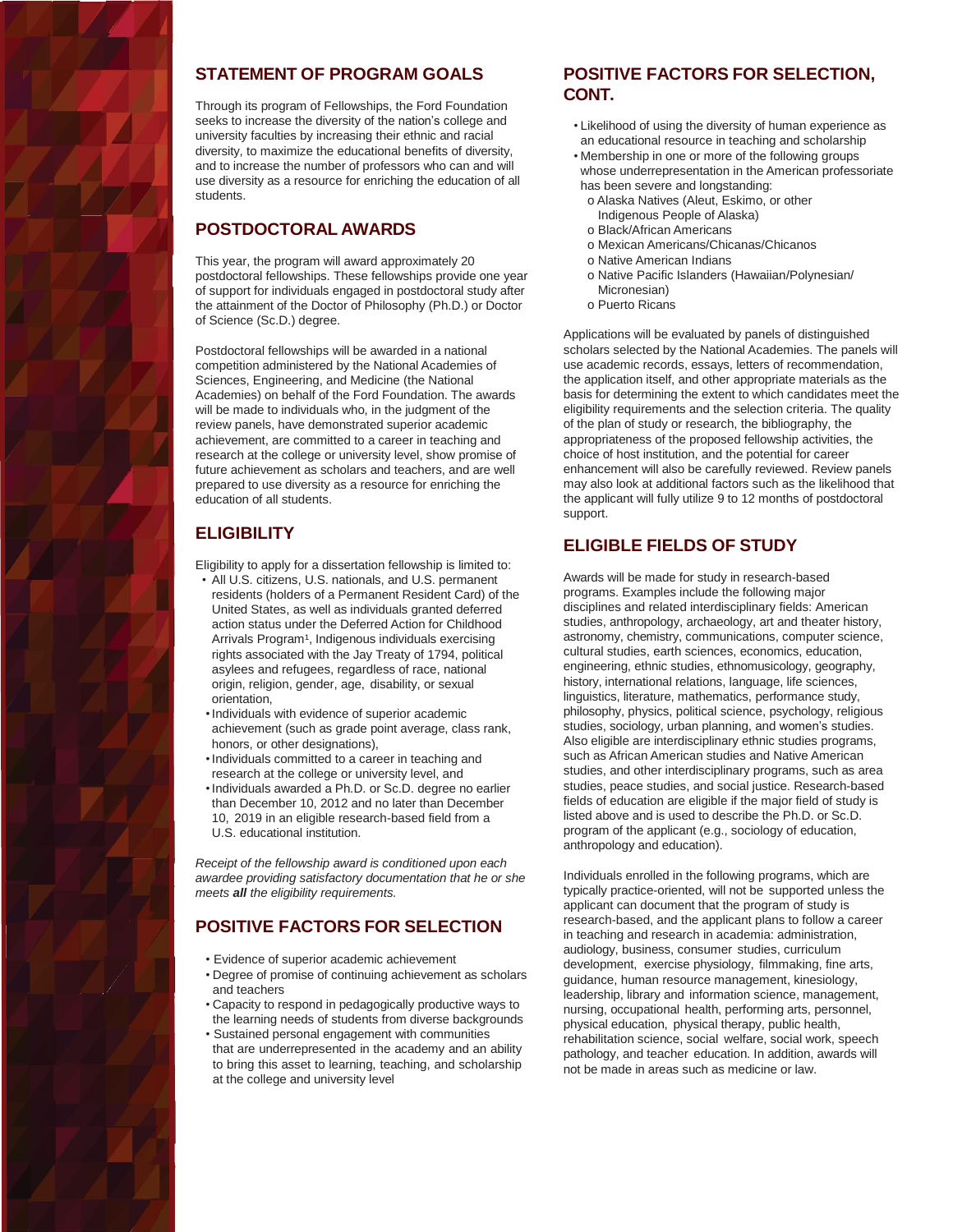# **PROPOSED RESEARCH AND LOCATION OF WORK**

Each applicant must present a clearly articulated plan of study or research that will further his or her career in higher education and should explain fully the particular benefits that would accrue from affiliation with the proposed institution. An applicant proposing to affiliate with a foreign institution may be asked to designate a U.S. institution to act as a liaison between the National Academies and the foreign institution, particularly for handling the disbursement of fellowship funds.

Fellowships are awarded for full-time research at appropriate nonprofit institutions of higher education or research, normally in the United States, including universities, museums, libraries, government or national laboratories, privately sponsored nonprofit institutes, government chartered nonprofit research organizations, and centers for advanced study. Each applicant should designate a faculty member or other scholar who will serve as the host mentor at the proposed fellowship institution. The applicant is responsible for making all arrangements for affiliation with the proposed host institution prior to submitting an application.

Fellowship applicants are encouraged to choose a host institution other than the institution with which they are affiliated at the time of application. For applicants who propose to remain at their current institution for the postdoctoral fellowship, the rationale for, and benefits to, the applicant should be clearly described.

#### **STIPEND AND BENEFITS**

- A one-year stipend of \$50,000
- An invitation to attend the annual Conference of Ford Fellows
- Access to Ford Fellow Regional Liaisons, a network of former Ford Fellows who have volunteered to provide mentoring and support to current Fellows, and access to other networking resources

# **TENURE**

Each Fellow is expected to begin tenure on June 1 (for 12 months) or September 1 (for 9 or 12 months) of the year in which the award is received. Postdoctoral fellowships may not be deferred or delayed.

# **CONDITIONS OF THE FELLOWSHIP**

Those who accept a postdoctoral fellowship must agree to the stipulations in the Terms of Appointment for Ford Foundation Fellows that accompany the award notification. In addition, Ford Fellows must agree to participate in regular updates of the Directory of Ford Fellows, as well as periodic surveys designed to demonstrate the impact of this program.

# **CONFERENCE OF FORD FELLOWS**

A unique national conference of a select group of high-achieving scholars committed to diversifying the professoriate and using diversity as a resource for enriching the education of all students:

- Opportunities to interact with established and emerging scholars in diverse fields
- Opportunities to identify mentors and peers from across the country
- Paper and poster presentations with supportive comments and critiques from colleagues
- Proposal, grant-writing, and research funding advice
- Publication workshops and face-to-face conversations with university and academic presses
- Career advancement workshops

# **HOW TO APPLY**

Applicants must register online and establish a personal user ID and password. All application materials must be written in English and become the property of the National Academies.

**The online application must be submitted by 5:00 PM Eastern Time (EST) on December 10, 2019.**  Supplementary Materials must be uploaded by **5:00 PM on January 7, 2020. No extensions or exceptions will be made for these deadlines.** Items listed below in **bold** are required.

#### **ONLINE APPLICATION –** *STRICTLY ENFORCED DEADLINE DECEMBER 10, 2019*

- **• Personal information, contact information, educational background (names of all postsecondary institutions attended, years attended, degrees received)**
- List of any honors, awards, fellowships, and employment
- **• Personal statement describing the applicant's background and experience and commitment to the goals of the Ford Foundation Fellowship Programs**
- **by addressing all of the following that apply: □ the applicant's capacity to respond in**
- **pedagogically productive ways to the learning needs of students from diverse backgrounds**
- **□the applicant's sustained personal engagement with communities that are underrepresented in the academy and ability to bring this asset to learning, teaching, and scholarship at the college or university level**
- **□the applicant's likelihood of using the diversity of human experience as an educational resource in teaching and scholarship**
- $\Box$ the applicant's membership in one or more of the following groups whose underrepresentation in the American professoriate has been severe and longstanding:
	- Alaska Natives (Aleut, Eskimo, or other Indigenous People of Alaska)
	- Black/African Americans
	- Mexican Americans/Chicanas/Chicanos
- Native American Indians
- Native Pacific Islanders (Hawaiian/Polynesian/ Micronesian)
- Puerto Ricans